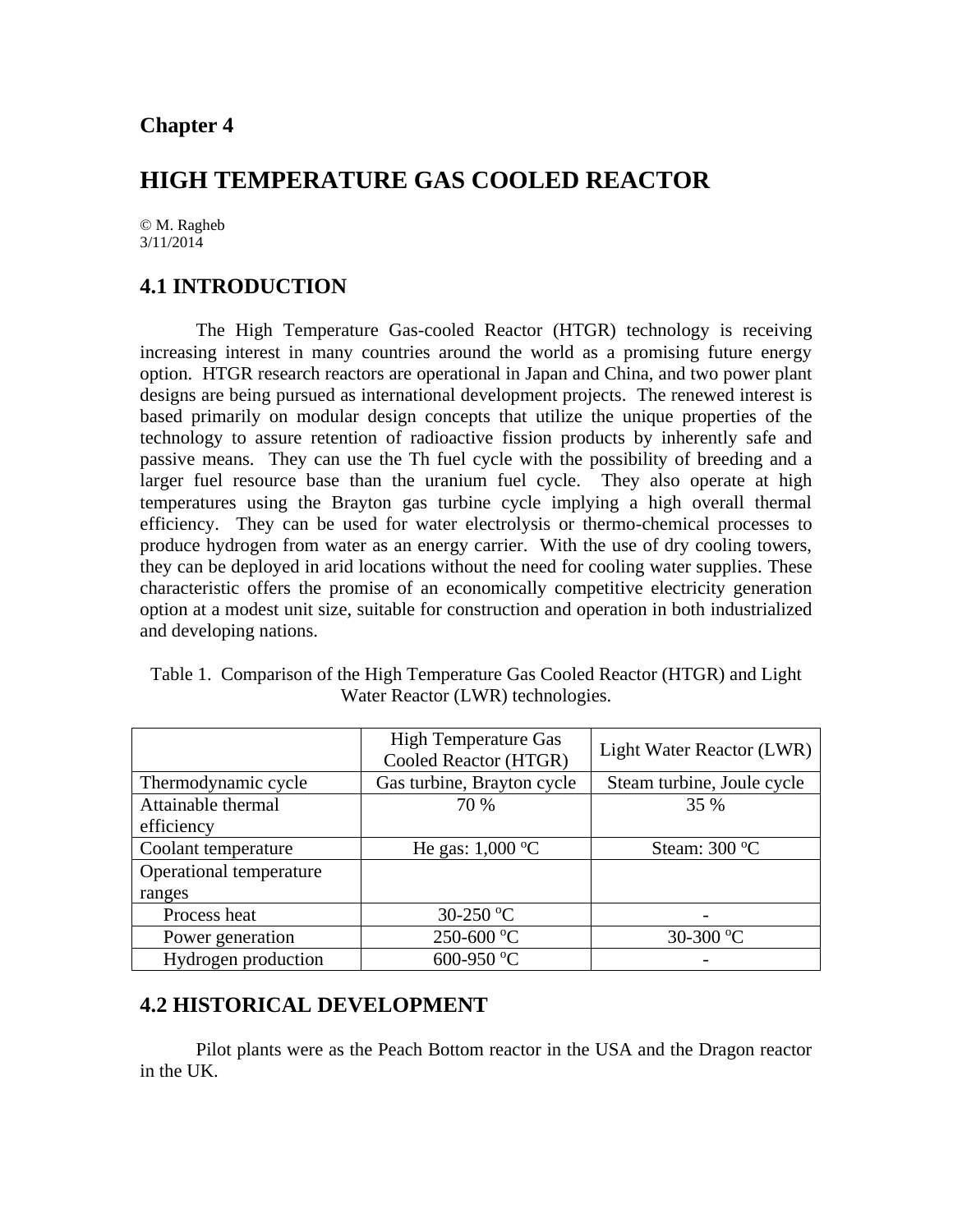The smaller, modular designs of HTGRs have been under development beginning with the AVR and THTR designs originating in Germany, and the Fort Saint-Vrain reactor in the USA. The supporting HTGR technology has been under development with major programs in the UK, the USA and Germany from the 1950's through the early 1990's. Important milestones have been achieved in the design and successful operation of three steel vessel HTGRs during the 1960's and 1970's, and in the production and demonstration of robust, high quality fuel and other key elements of the technology.

|                                         | Peach<br><b>Bottom</b><br><b>USA</b> | Dragon<br><b>UK</b>       | <b>AVR</b><br>Germany     | <b>THTR</b><br>Germany    | Fort Saint-<br>Vrain<br><b>USA</b> |
|-----------------------------------------|--------------------------------------|---------------------------|---------------------------|---------------------------|------------------------------------|
| Power<br>generation                     | 1967-1974                            | 1966-1975                 | 1968                      | 1985                      | 1976                               |
| Power<br>MWth/MWe                       | 115/40                               | $20/-$                    | 46/15                     | 750/300                   | 837/330                            |
| Fuel type                               | cylinders                            | cylinders                 | Pebble<br>bed,<br>spheres | Pebble<br>bed,<br>spheres | Hexagonal<br>blocks                |
| He outlet<br>temperature<br>$\rm ^{o}C$ | 750                                  | 750                       | 950                       | 750                       | 785                                |
| He coolant<br>pressure<br>bar           | 25                                   | 20                        | 11                        | 40                        | 48                                 |
| Fuel<br>composition                     | Th,<br>uranium<br>carbide            | Th,<br>uranium<br>carbide | Th,<br>uranium<br>oxides  | Th,<br>uranium<br>oxides  | Th,<br>uranium<br>carbides         |
| Reactor<br>vessel                       | <b>Steel</b>                         | <b>Steel</b>              | <b>Steel</b>              | <b>PCRV</b>               | <b>PCRV</b>                        |

|  |  |  |  |  |  | Table 2. Comparison of the technical characteristics of different HTGR designs. |
|--|--|--|--|--|--|---------------------------------------------------------------------------------|
|--|--|--|--|--|--|---------------------------------------------------------------------------------|

PCRV = Prestressed Concrete Pressure Vessel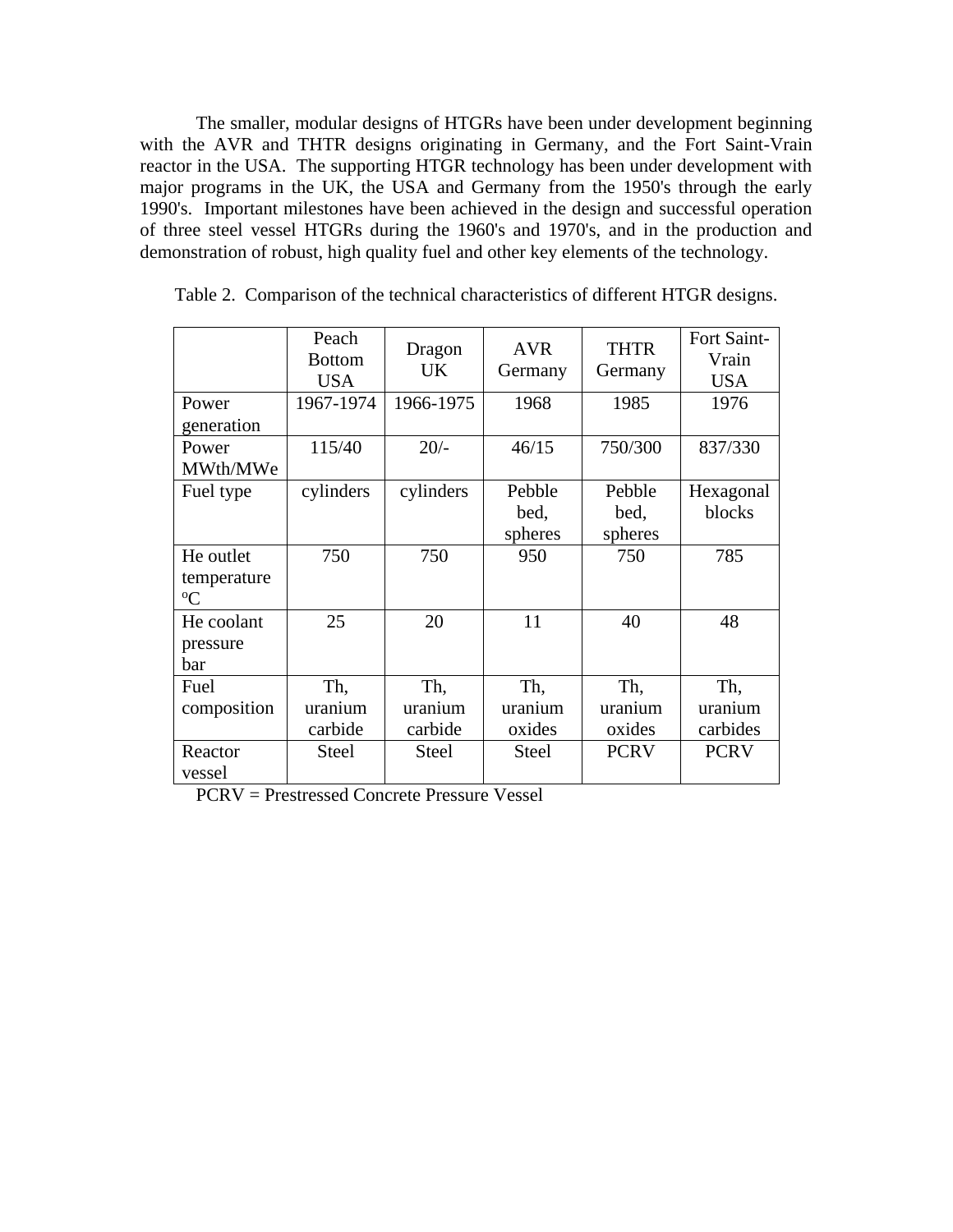

Figure 1. Peach Bottom 40 MWe HTGR. Photo: General Dynamics.



Figure 2. Dragon reactor at Winfrith Heath, UK.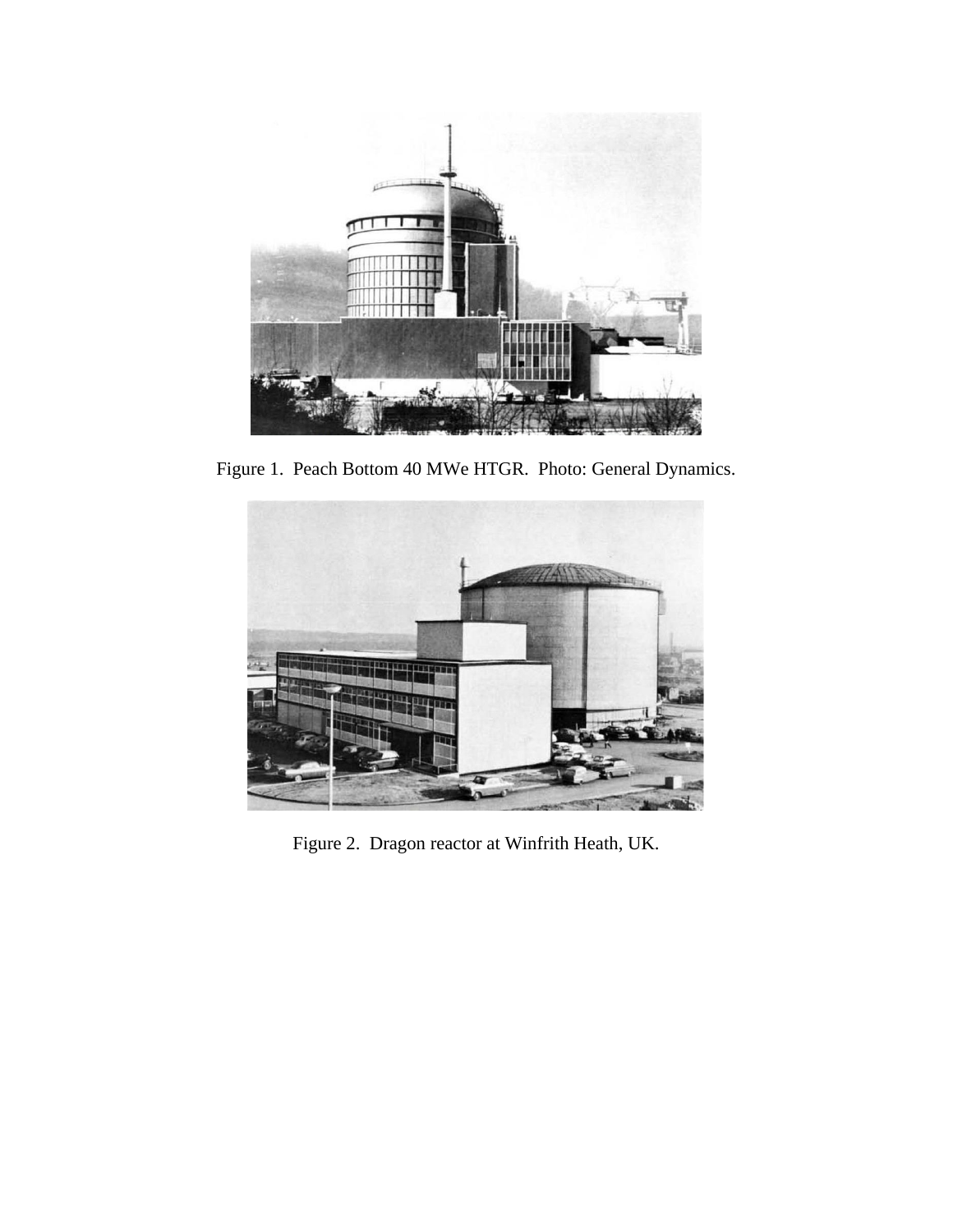

Figure 3. Fort Saint-Vrain reactor, Colorado, USA. Photo: General Atomics (GA).



Figure 4. One of 1482 prismatic graphite blocks lowered into the core of the Fort Saint-Vrain HTGR. Photo: General Atomics (GA).

 The technology has developed along two distinct paths: pebble bed fuel consisting of ceramic spheres 6 cm in diameter with continuous refueling, and prismatic fuel consisting of hexagonal blocks approximately 35 cm across the flats and 75 cm in height with periodic batch refueling. Both fuel systems utilize ceramic coated micro-particles of less than 1 millimeter diameter.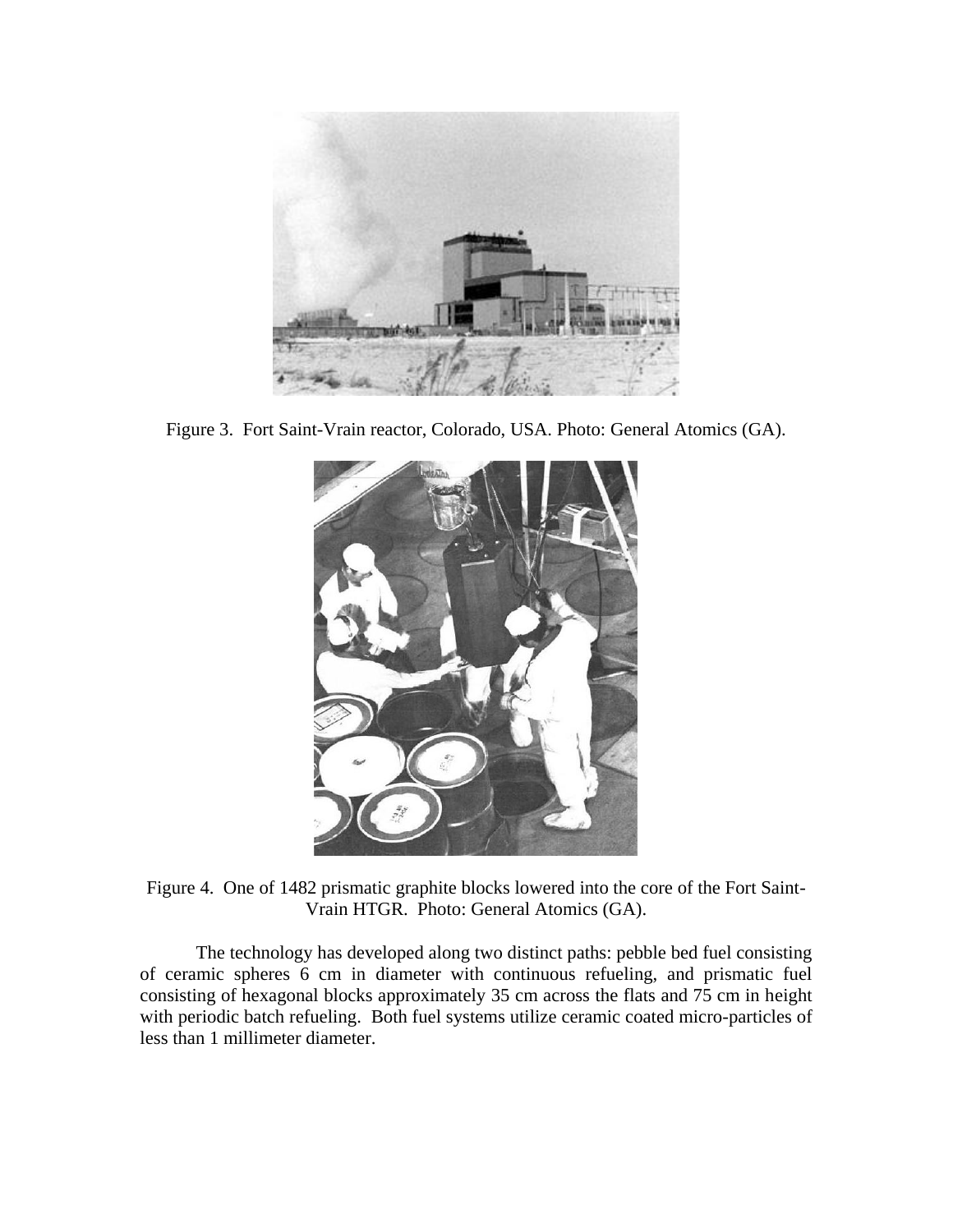

Figure 5. Fuel particles used in the pebble bed and the prismatic fuel designs.



Figure 6. Fuel kernel, coated triso fuel particle and pebble fuel sphere design.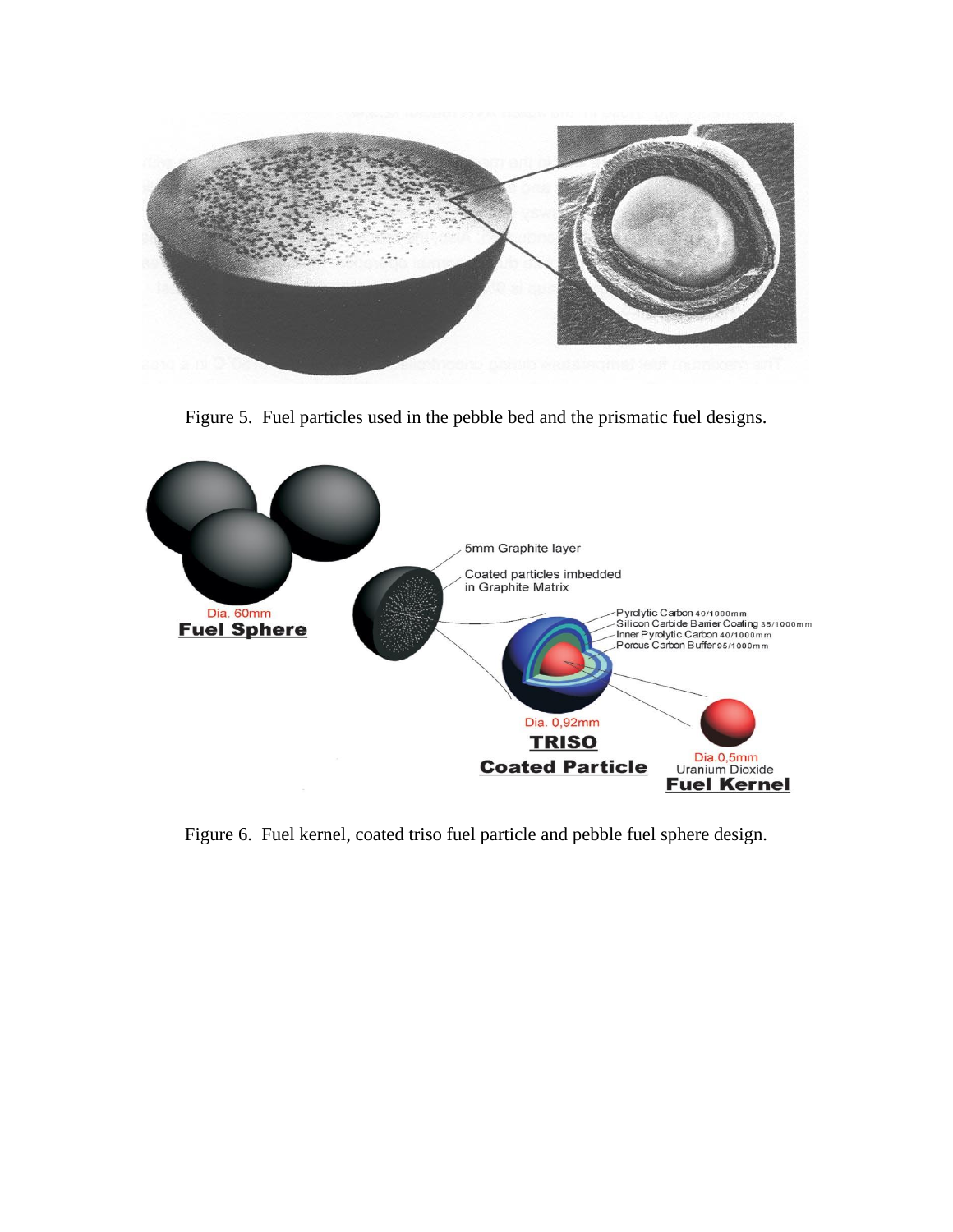

Figure 7. Graphite fuel pebbles used in the PBMR.



Figure 8. THTR pebbles inside core.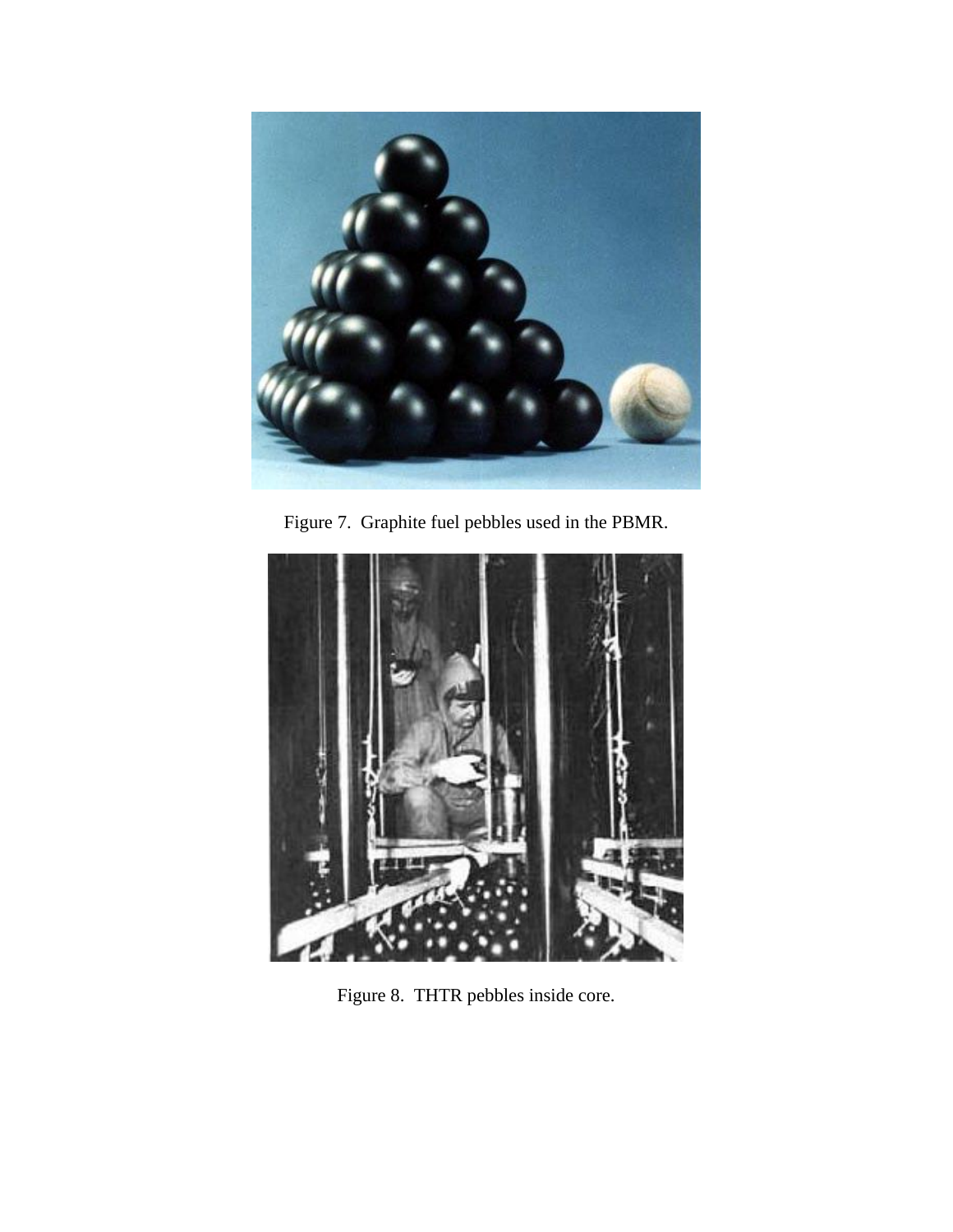

Figure 9. Pebble bed AVR reactor.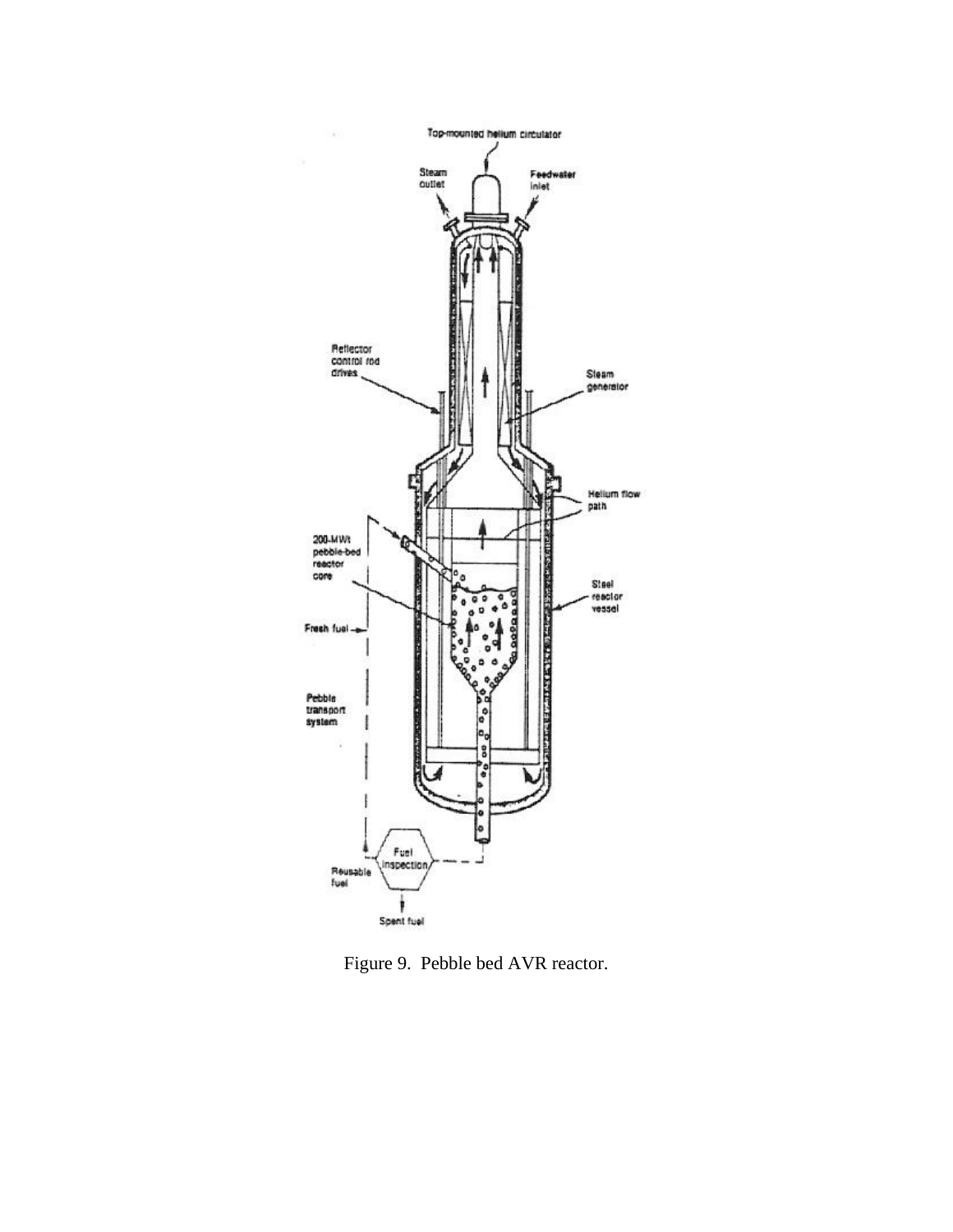

Figure 10. THTR dry cooling tower in the front and water cooling tower in back.

# **4.3 PEBBLE BED MODULAR REACTOR PBMR**

#### **INTRODUCTION**

 The Pebble Bed Modular Reactor, PBMR has been advanced by an international design team led by the South African electric utility Eskom. The design comprises a pebble bed core and closed cycle gas turbine with a thermal power of approximately 260 MWth and net electrical output of approximately 110 MWe. An initial single unit prototype will be followed by commercial offerings for plants of up to 10 modules, which can be incrementally constructed in accordance with generation needs and financial constraints.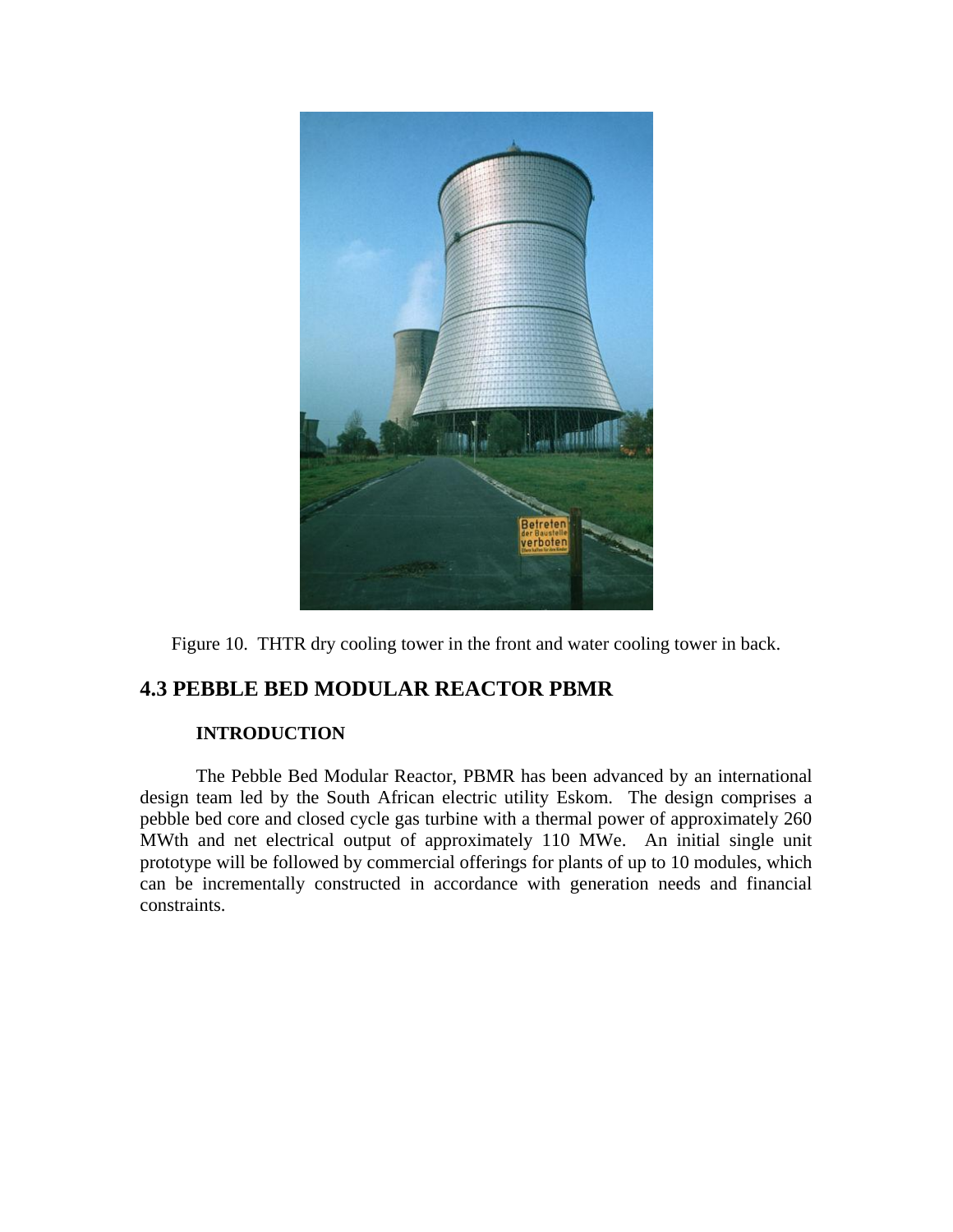

Figure 11. Single reactor unit arrangement of the Pebble Bed Modular Design PBMR design using the gas turbine or Brayton thermodynamic cycle.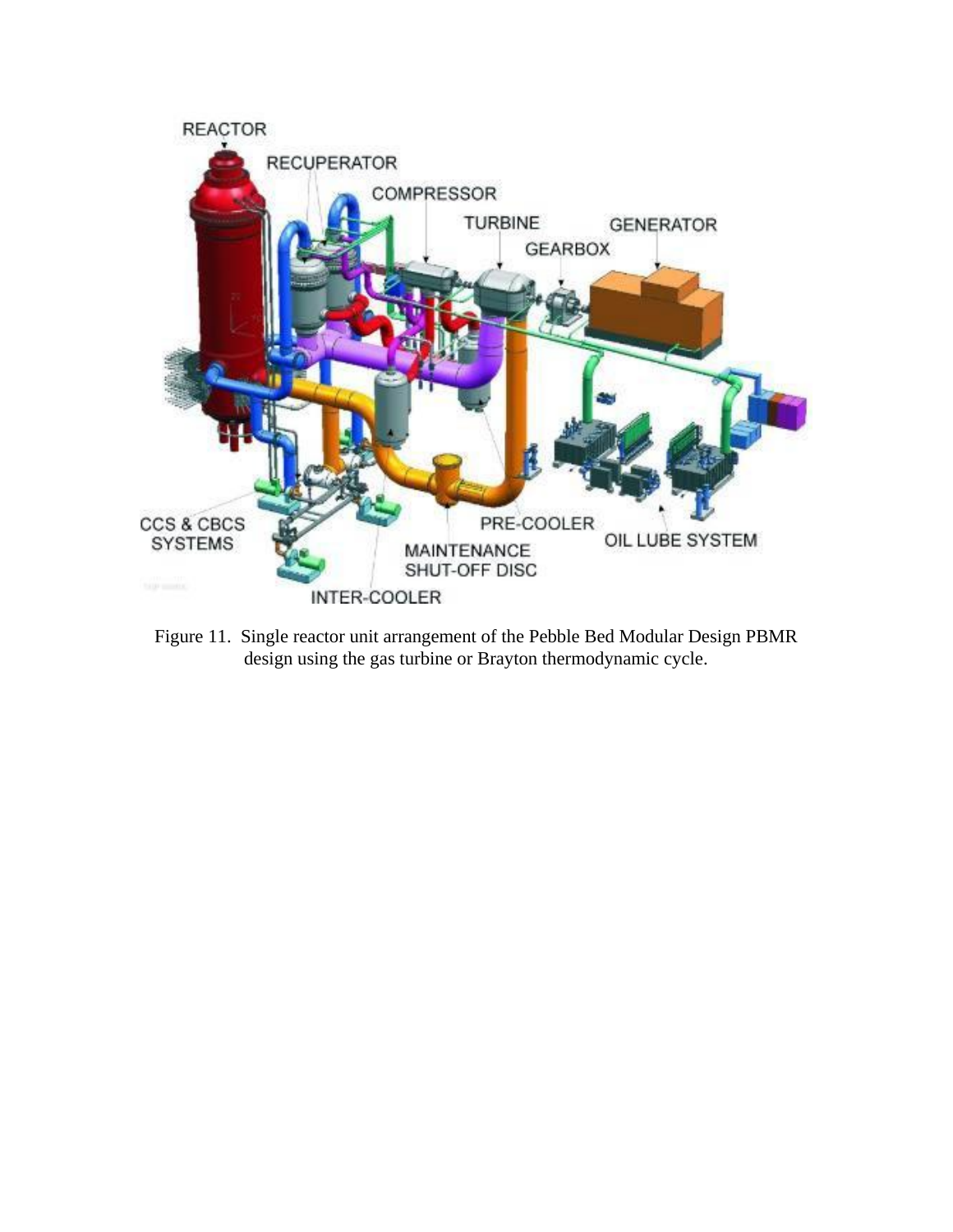

Figure 12. Flow diagram of the Pebble Bed Modular Design PBMR desig**n.**

#### **DESIGN FEATURES**

 The South African Pebble Bed Modular Reactor Company, PBMR (Pty) Ltd., was established in 1999 with the intention of developing and marketing small scale, high temperature reactors both locally and internationally. The PBMR project is based in Centurion near Pretoria, South Africa.

 The PBMR is a High Temperature Gas cooled Reactor (HTGR), with a closedcycle, gas turbine or Brayton power conversion system. High efficiency and attractive economics are possible without compromising the high levels of passive safety expected of advanced nuclear designs.

 The PBMR comprises a steel pressure vessel which holds about 450,000 fuel spheres. The fuel consists of low enriched uranium triple coated (triso) isotropic particles contained in a molded graphite sphere. A coated particle consists of a kernel of uranium dioxide surrounded by four coating layers.

 The PBMR system is cooled with helium. The heat transferred by the helium to the power conversion system is converted into electricity through a gas turbine. The plant comprises a module building with the Reactor Pressure Vessel (RPV) and the Power Conversion Unit (PCU).

 The vertical steel pressure vessel is 6.2 m in diameter and about 27 m high. It is lined with a 1 meter (39 inch) thick layer of graphite bricks, which serves as an outer reflector and a passive heat transfer medium. The graphite brick lining is drilled with vertical holes to house the control elements.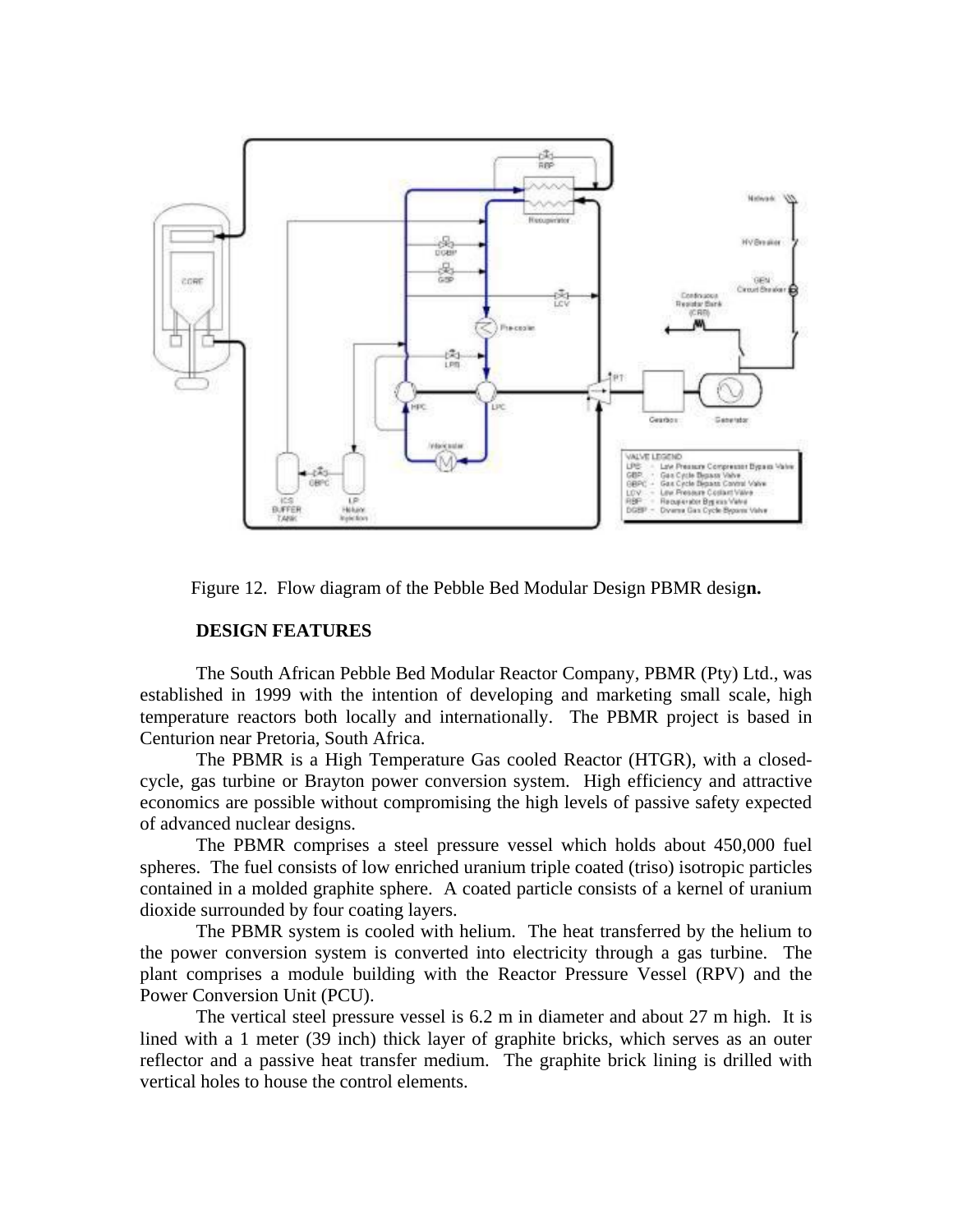

Figure 13. Reactor Pressure Vessel and core of the PBMR.

 The PBMR uses particles of enriched uranium dioxide coated with silicon carbide and pyrolitic carbon. The design is capable of thermal breeding using the thorium and  $U^{233}$  fuel cycle. The particles are encased in graphite to form a fuel sphere or pebble 6 cms in diameter, about the size of a tennis ball.

 Helium is used as the coolant and energy transfer medium, to drive a closed cycle gas turbine and generator system. When fully loaded, the core would contain 456,000 fuel spheres. The geometry of the fuel region is annular and located around a central graphite column. The latter serves as an additional nuclear reflector.

 To remove the heat generated by the nuclear reaction, the He coolant enters the reactor vessel at a temperature of about 500 ºC (932 ºF) and at a pressure of 9 MPa or 1,323 pounds per square inch (psi). The gas moves down between the hot fuel spheres,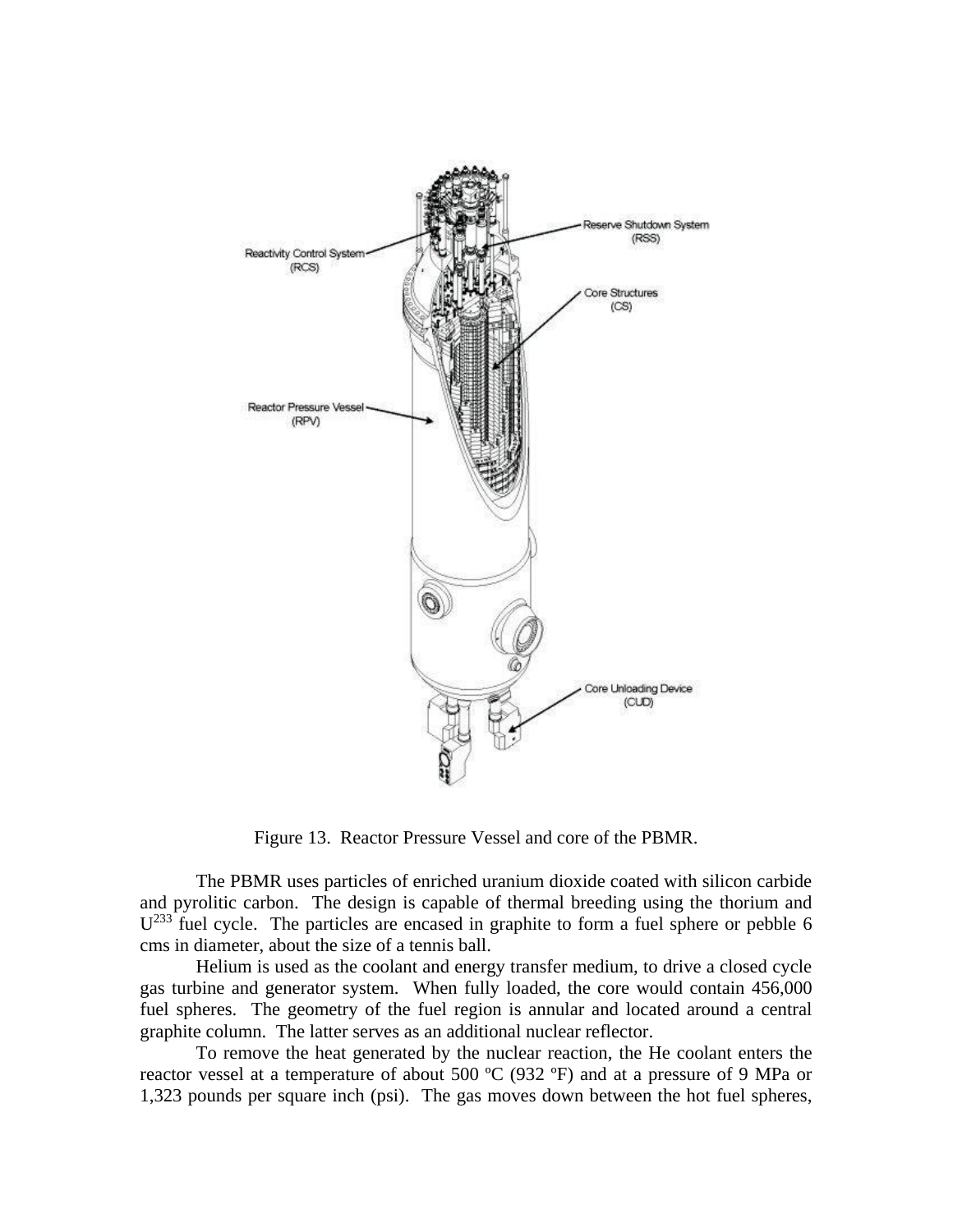after which it leaves the bottom of the vessel having been heated to a temperature of about 900  $\rm{°C}$  (1,652  $\rm{°F}$ ). The hot gas then enters the turbine which is mechanically connected to the generator through a speed-reduction gearbox on one side and the gas compressors on the other side.

The coolant leaves the turbine at about 500  $^{\circ}$ C (932  $^{\circ}$ F) and 2.6 MPa (377 psi), after which it is cooled, recompressed, reheated and returned to the reactor vessel.

### **4.4 SAFETY ASPECTS OF THE PBMR**

 The PBMR is considered as inherently safe because of the choices of materials used as its fuel with confinement in multiple layers, its graphite moderator thermal inertia and the physics involved. Should a worst case scenario occur, no human intervention is required in the short or medium terms.

 Nuclear accidents may driven by the need to extract the residual or decay heat that is caused by radioactive decay of the fission products. In existing reactors, heat is removed by active cooling systems using pumps, which rely on the presence of coolant such as water and the local as well as the external supplies of electricity. For increased reliability, they are duplicated in conventional reactors.

 In the PBMR the possibility of overheating is independent of the state of the reactor coolant. The PBMR combines very low power density of the core at about 33.3 MWth/ $m<sup>3</sup>$  or 1/30th of the power density of a Pressurized Water Reactor (PWR), and the resistance to the occurrence of a high temperature of fuel in billions of independent fuel particles.

 The helium coolant which is used to transfer heat from the core to the powergenerating gas turbines, is chemically inert. Since air cannot ingress into the primary circuit, oxygen cannot get into the high temperature core to oxidize the graphite used in the reactor. Thus chemical reactions and oxidation are sidelined in the construction of the PBMR.

 Should a loss of power occur, the decay heat generation is absorbed by the high thermal inertia of the graphite and is radiated through the steel pressure vessel without fuel element failure or radioactive release.

# **4.5 GAS TURBINE MODULAR HELIUM REACTOR, GT MHR**

 The GT MHR is under development as a combined private and public sector project. The project is advanced by an international consortium led by General Atomics (GA) in the USA and OKBM in the Russian Federation. The design comprises a prismatic core and closed cycle gas turbine with a thermal power of approximately 600 MWth and net electrical output of approximately 280 MWe. The initial application is intended to be the burning of plutonium from dismantled weapons in conjunction with the generation of electricity using the Mixed Oxide (MOX)  $UO_2$ -PuO<sub>2</sub> fuel approach. Future commercial deployment for electricity production using low enriched uranium fuel is anticipated.

 The GT MHR combines a meltdown proof reactor and advanced gas turbine technology in a power plant with a significant improvement in thermal efficiency approaching 50 percent. This efficiency makes possible much lower power costs,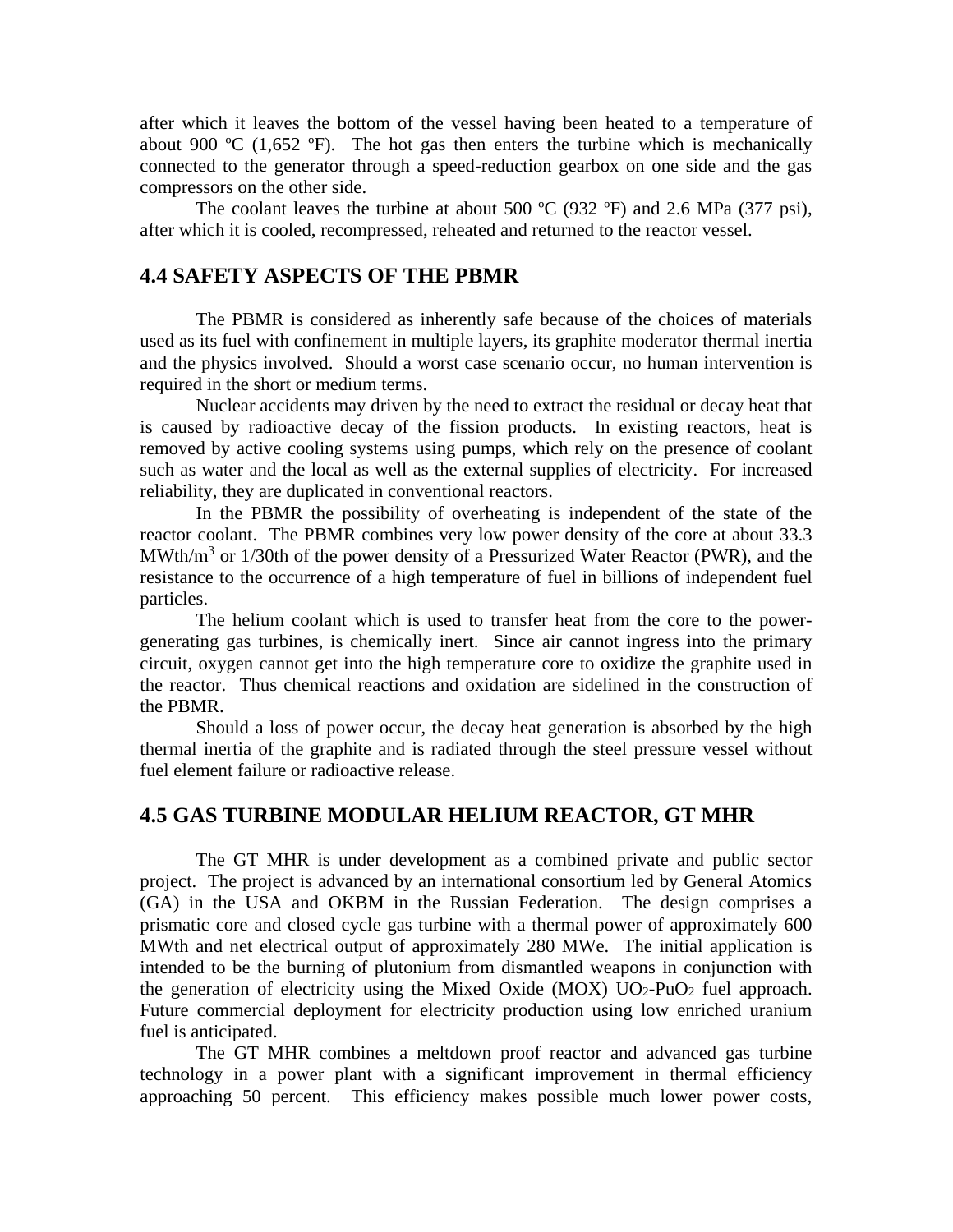without the environmental degradation and resource depletion of burning fossil fuels. Conventional, low temperature nuclear plants operate at about 33 percent thermal efficiency.

 Existing reactors produce 50 percent more high-level waste than will the GT MHR. The higher thermal efficiency results in less thermal discharge to the environment.

Such plants can use air cooling instead of unsightly cooling towers, which allows for more flexible siting options. The reactor uses an annular core with a high thermal inertia offering an improved safety characteristic.



Figure 14. Gas Turbine Modular Helium Reactor design, GT MHR.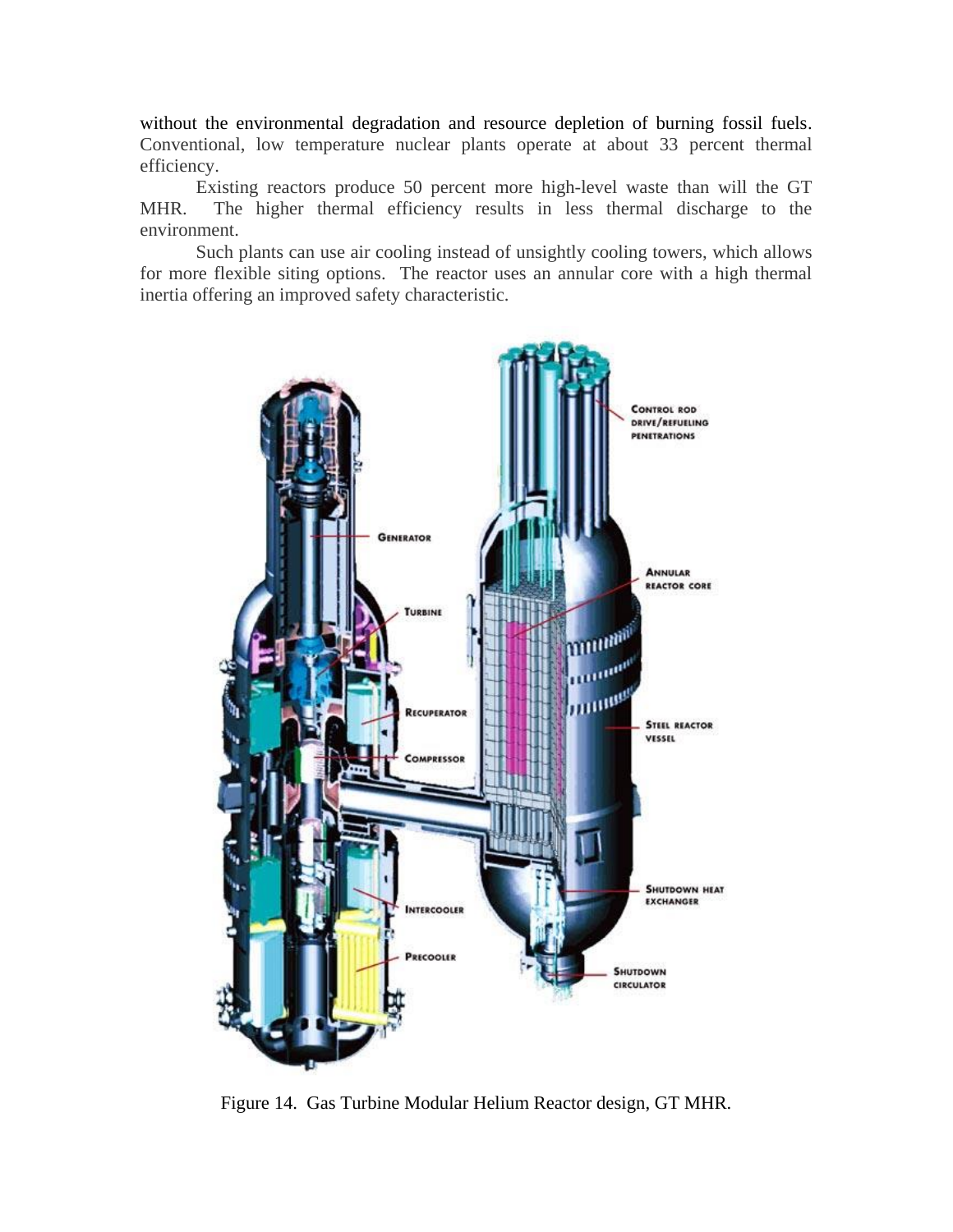# **4.6 GAS COOLED RESEARCH REACTORS**

 Two designs for the modular HTGR power plants are currently under active research and development.

#### **HIGH TEMPERATURE ENGINEERING TEST REACTOR, HTTR**

 The High Temperature Engineering Test Reactor (HTTR) is a 30 MWth prismatic core HTGR designed, constructed and operated by the Japan Atomic Energy Research Institute (JAERI). The reactor achieved initial criticality in 1998 with full power operation started in 2000.

It supports the development of high temperature process heat and closed cycle gas turbine technology. It uses prismatic fuel in the form of hexagonal blocks 35 cm in width and 75 cm in height.

 JAERI has been constructing the High Temperature Engineering Test Reactor with a nominal outlet coolant temperature of 850  $\degree$ C, and a maximum of 950  $\degree$ C, as the facility for the development of a hydrogen production system using high temperature gas from the HTTR. It is also meant as a source for process heat for chemical manufacture.



Figure 15. Prismatic hexagonal graphite fuel block.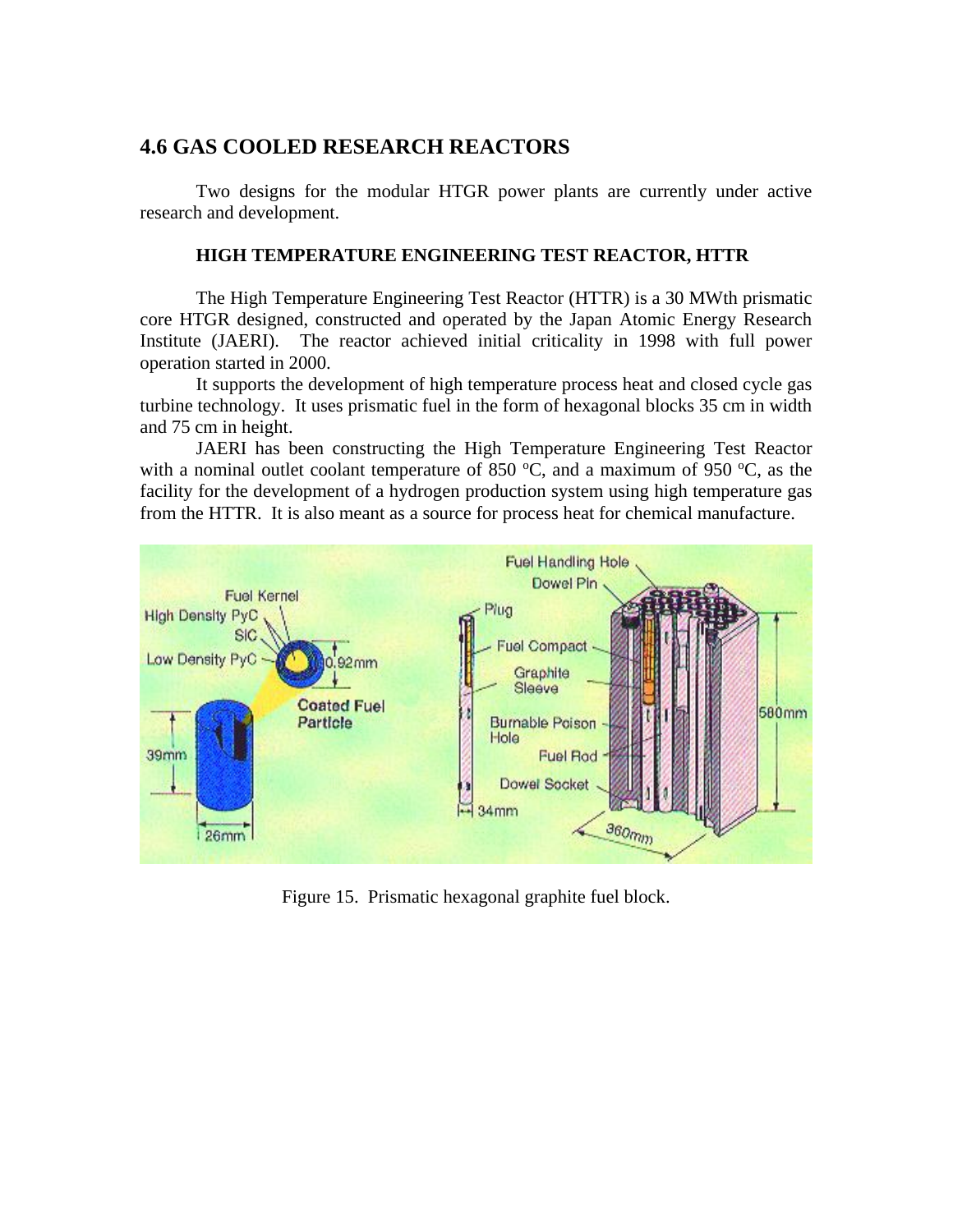

Figure 16. High Temperature Engineering Test Reactor, HTTR is sited underground.

### **HIGH TEMPERATURE REACTOR HTR-10**

 The HTR-10 is a 10 MWth pebble bed core HTGR designed, constructed and operated by the Institute for Nuclear Energy Technology (INET) at Tsinghua University in China. The reactor achieved initial criticality in 2000. The design employs pebble fuel composed of 6 cm diameter spheres. It operates with a core outlet temperature of 950 °C to support the development of high temperature process heat and electricity generation.



Figure 17. The HTR-10 at Tsinghua University, China.